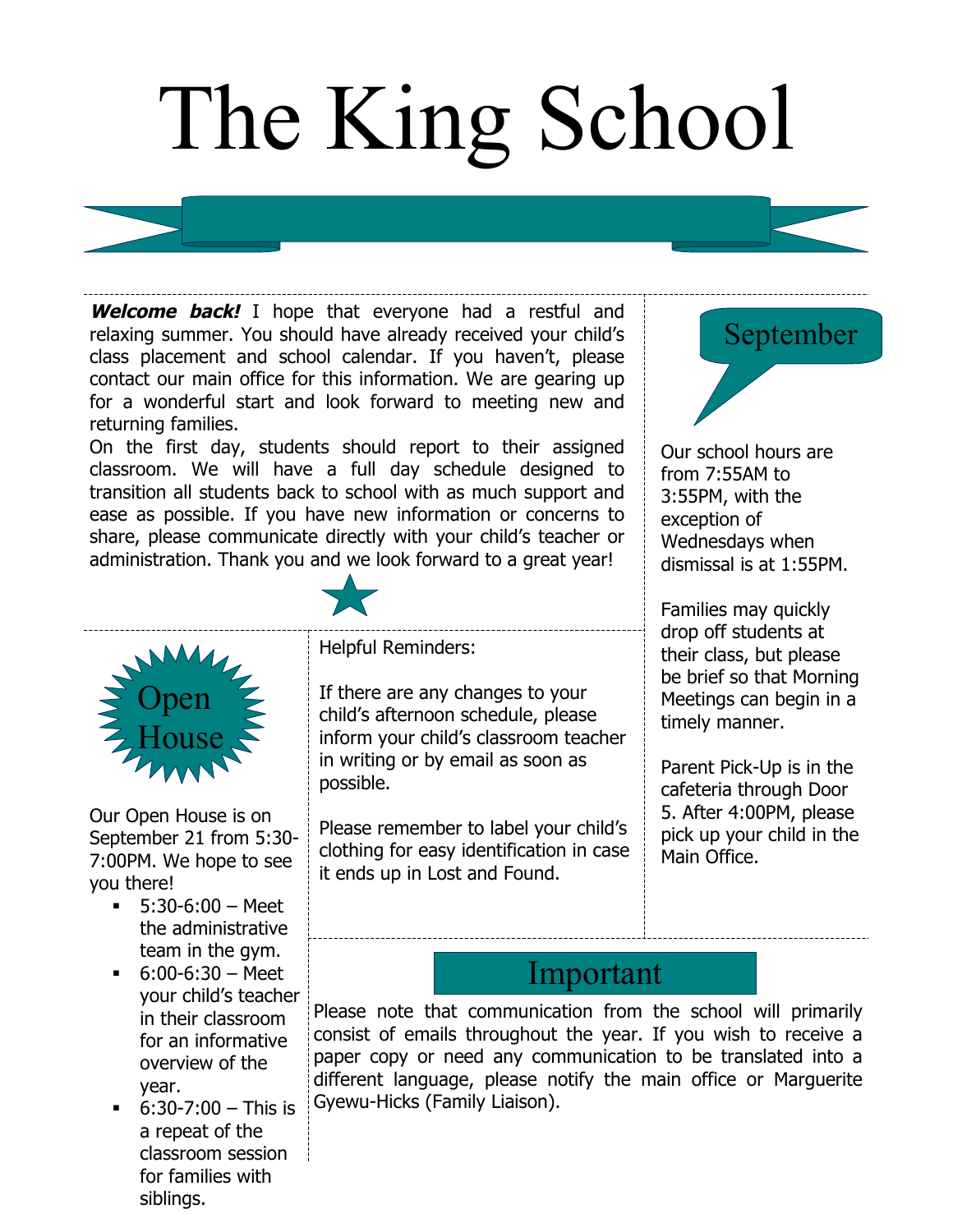## **We Invite You to the King School Popsicle Party**

**Who:** All new and returning MLK families

**When:** Sunday, September 13, 2-4pm

**Where:** MLK courtyard (school cafeteria in case of rain)

Come meet new and returning MLKing students and parents and learn more about a plan to form a new nonprofit parent group: MLK Friends.

MLK Friends will continue the work of the current parent group: supporting field trips, providing school t-shirts, and the Chinese New Year celebration. As a newly-formed nonprofit group, MLK Friends will also aim to increase fundraising to offer even more enrichment opportunities to the King School community.

We look forward to sharing more about how you can be involved with MLKing Friends, and to meeting everyone at the Popsicle Party!

If you have questions, please contact Christina Lively at chris.t.lively@gmail.com